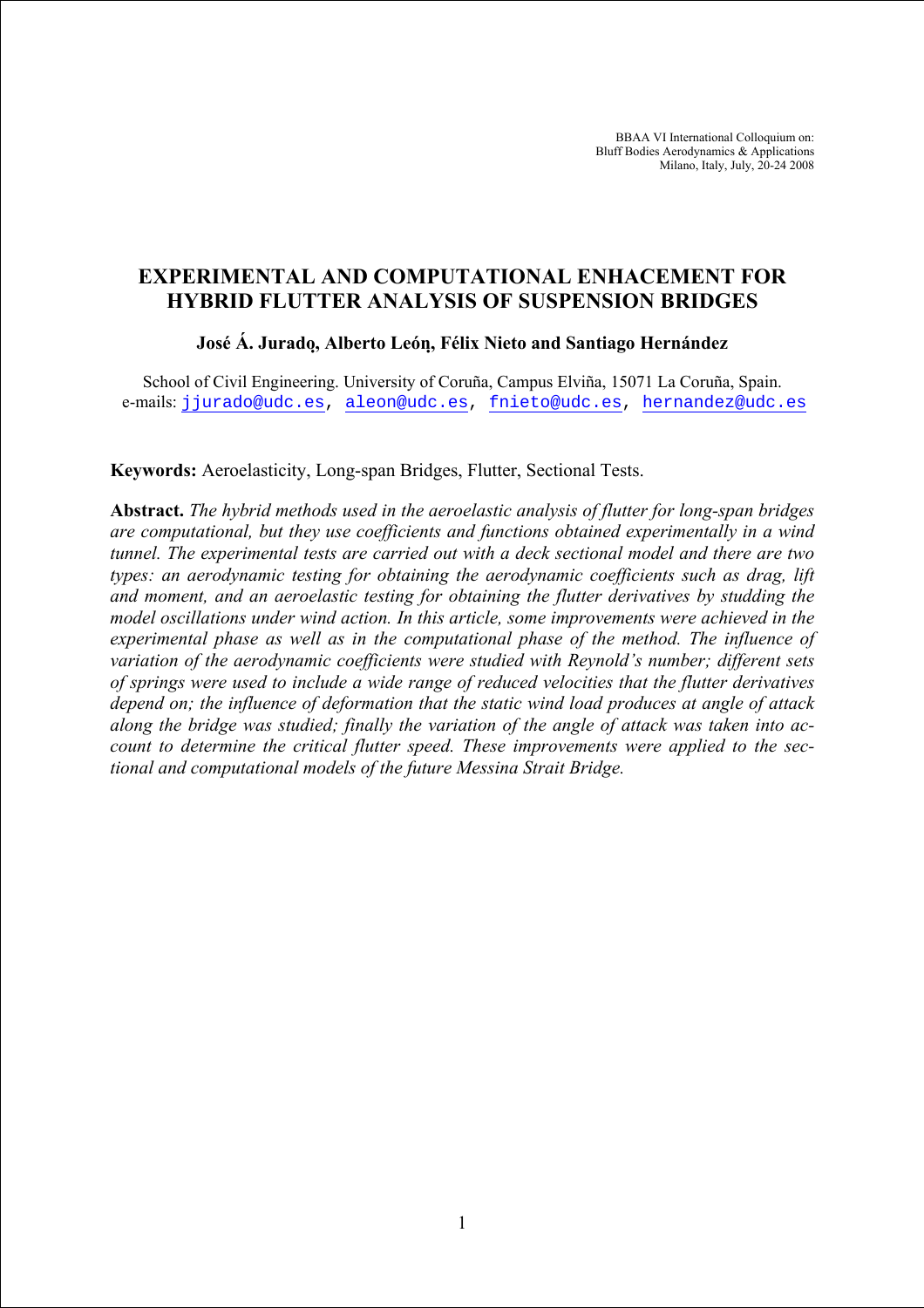### **1 INTRODUCTION**

The flutter condition on long-span bridges is critical during the design of these structures. To avoid experimental tests of completed bridge models in large wind tunnels that are complicated and expensive, it is necessary to use a hybrid method which is computational based but needs experimental parameters. Sectional models of the deck are initially tested in an aerodynamic wind tunnel of smaller dimensions to obtain the flutter derivatives. These coefficients are then used in the computational analysis of the aeroelastic behaviour of the completed bridge.



Figure 1: Forces and displacements of a sectional model.

Fig. 1 shows the three forces acting on a deck. According to Simiu and Scanlan [1] formulation, these actions are linealized as functions of the displacements and velocities of the system for vertical *w*, lateral *v* and torsional rotation  $\varphi$ <sup>*x*</sup> degrees of freedom. As it was explained in Jurado and Hernández (2000), the flutter condition is obtained by the computational solving of a non linear eigen-problem which comes from the dynamic balance equation for the deck.

$$
\mathbf{M}\ddot{\mathbf{u}} + \mathbf{C}\dot{\mathbf{u}} + \mathbf{K}\mathbf{u} = \mathbf{f}_a = \mathbf{K}_a \mathbf{u} + \mathbf{C}_a \dot{\mathbf{u}} \tag{1}
$$

**M**, **C** and **K** are respectively the mass, damping and stiffness structural matrices.  $f_a$  is the aeroelastic forces vector which can be written assembling aeroelastic forces  $F_y F_z M_x$  along the deck as a stiffness  $\mathbf{K}_a$  and damping  $\mathbf{C}_a$  aeroelastic matrices multiplied by the displacements **u** and velocities **u** vectors. The expressions of these matrices are

$$
\mathbf{C}_{a} = \frac{1}{2} \rho U^{2} K B l \begin{pmatrix} P_{1}^{*} & -P_{5}^{*} & -B P_{2}^{*} \\ -H_{5}^{*} & H_{1}^{*} & B H_{2}^{*} \\ -B A_{5}^{*} & B A_{1}^{*} & B^{2} A_{2}^{*} \end{pmatrix} \quad \mathbf{K}_{a} = \frac{1}{2} \rho U^{2} K^{2} l \begin{pmatrix} P_{4}^{*} & -P_{6}^{*} & -B P_{3}^{*} \\ -H_{6}^{*} & H_{4}^{*} & B H_{3}^{*} \\ -B A_{6}^{*} & B A_{4}^{*} & B^{2} A_{3}^{*} \end{pmatrix}
$$
 (2)

where *B* is the deck width,  $\rho$  is the air density, *U* is the mean wind speed,  $K = B\omega/U$  is the reduced frequency with  $\omega$  the frequency of the response and  $H^*(K)$ ,  $P^*(K)$ ,  $A^*(K)$  i = 1...6 are the flutter derivatives which are functions of *K.*

In the following sections, the improvements made in the sectional bridge deck tests are explained as well as the improvements in the computational calculation of the critical flutter velocity for the entire bridge structure. Those advances are applied to the future Messina strait bridge model, between Sicily and the Italian peninsula.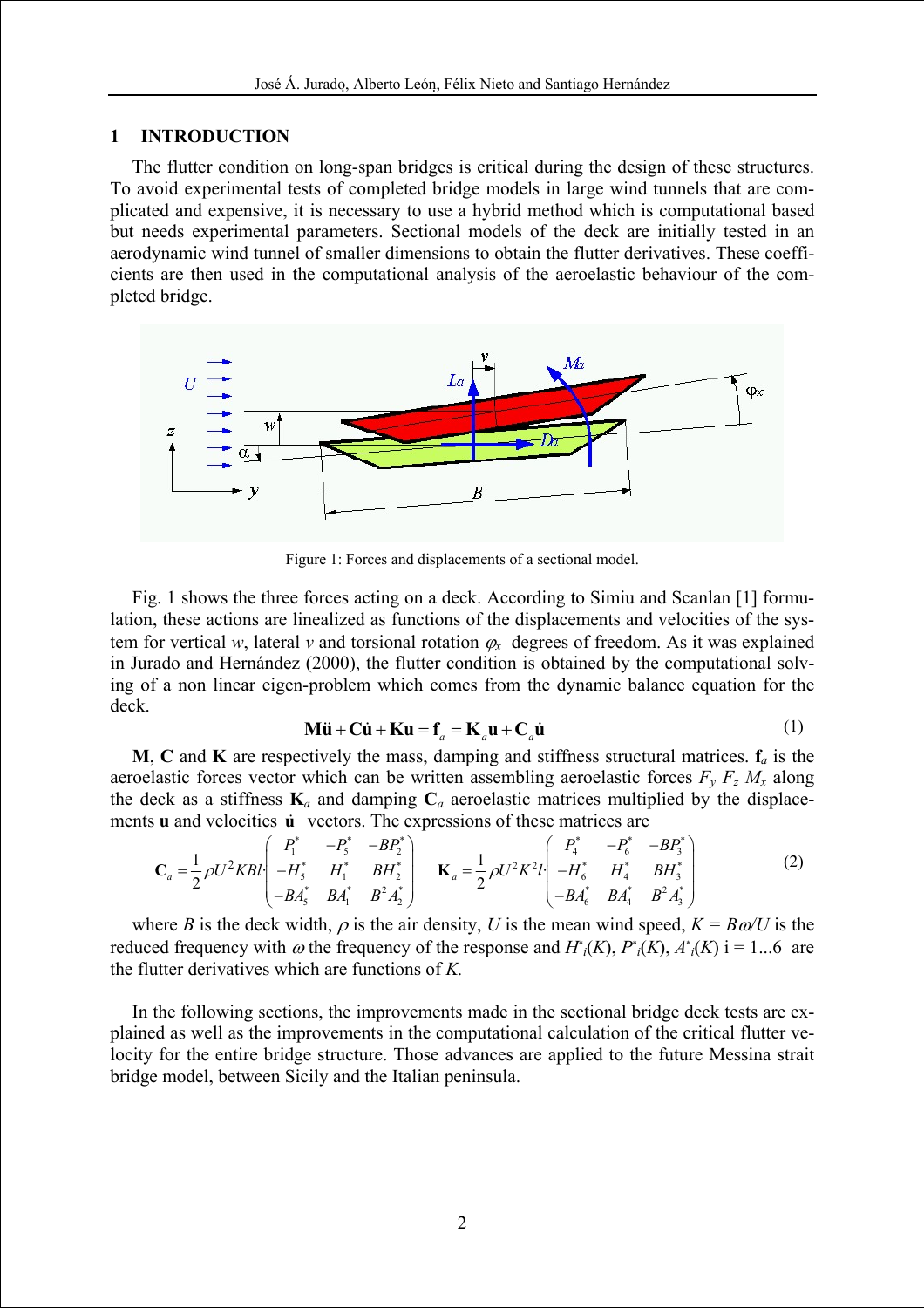# **2 AERODYNAMIC SECTIONAL TEST**

In order to carry out the static analysis of the wind load, we need to obtain previously the aerodynamic coefficients of the deck cross section in function of the angle of attack. The aerodynamic coefficients are obtained by carrying out a testing of a fixed deck sectional model measuring inside the wind tunnel drag force  $D_s$ , lift  $L_s$  and moment  $M_s$  that exerts air flow over the model. See Fig. 2.



Figure 2: Aerodynamic forces on a sectional model.

First of all, a scale bridge deck sectional model is built, whose shape should be as similar to the prototype as possible. Fig. 3 shows a sectional model of the Messina Bridge. The mass does not need to be scaled to the original bridge since the displacements are constrained and there are no inertial forces. We simply search for simulating the real boundary conditions that determine the air flow around the deck.



Figure 3: Sectional deck model of the Messina Strait Bridge.

An important problem for obtaining the aerodynamic coefficients is its dependence on Reynolds number ( $Re = \rho U B/\mu$ .;  $\rho$ : air density, m: air viscosity; *U*: wind velocity, *B*: deck width), see Son and Hanratty [2]. As a consequence the aerodynamic forces and the aerodynamic coefficients change noticeably when the wind velocity increases as shown in Fig. 2. From a certain wind velocity value, the coefficient values are quite stable. It is essential to determine the correct air flow velocity in the wind tunnel to obtain the aerodynamic forces. This should be carried out by trying with different angles of attack as shown in Fig. 4 for the Messina Strait Bridge. In the graph, it can be observed that with Reynold's number over 400000, the values do not vary noticeably. Once the velocity is determined, 11m/s for the Messina example which corresponds to  $Re = 460000$ , the tests were carried out varying the angle of attack to obtain the aerodynamic coefficient graphs like the one shown in Fig. 5.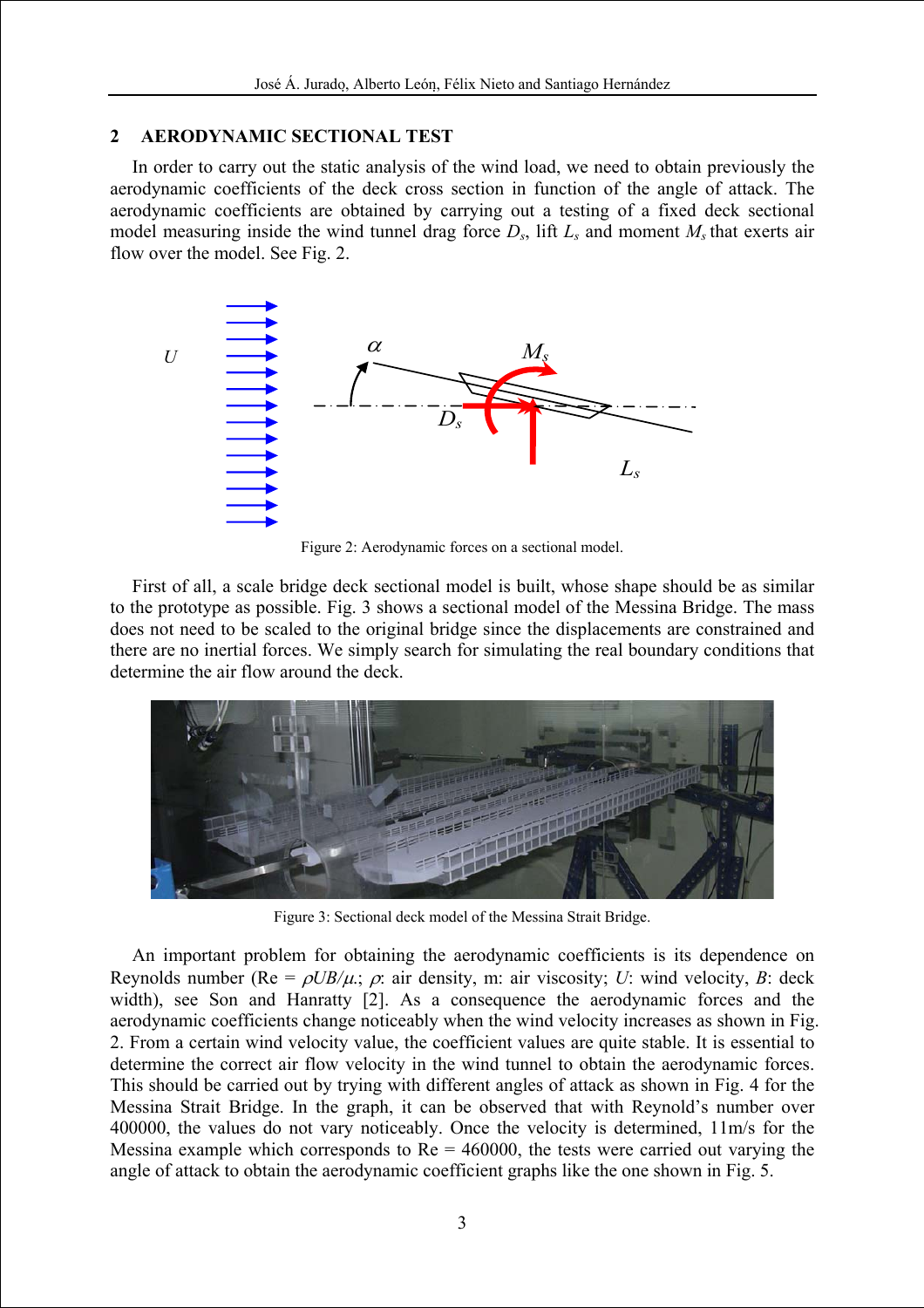

Figure 4: Variation of the aerodynamic coefficients of the Messina Bridge deck for different angles of attack in function of Reynold's number.



Figure 5: Aerodynamic coefficients of the Messina Bridge deck.

#### **3 AEROELASTIC SECTIONAL TEST**

The aeroelastic sectional tests under free vibration consist of sustaining the sectional model by springs and make them freely oscillate with and without air flow inside the wind tunnel. A detailed explanation of this procedure is found in Jurado, Leon and Hernandez [3]. From the displacements of the model, we can calculate the stiffness properties and damping, for example with the MITD (Modified Ibrahim [4] Time Domain Method), and from the variation of those properties as the wind velocity varies, we can obtain the flutter functions. See Sarkar, Jones and Scanlan [5].

A sectional model requires less similarity conditions than a reduced complete bridge model. The most important thing is to maintain the geometric similarity. It is recommended that the length of the model is three times its width in order to be considered two-dimensional. Scales less than 1/100 should not be used. The mass and inertia values are not very important for the testing even though it is recommendable that they are small enough for not entering errors in measuring the wind forces. Therefore there is no need to consider a scale of masses since we only try to quantify the wind action in function of the oscillatory movements of the deck. The model is elastically sustained using eight to twelve springs: four or eight vertical and four horizontal ones (Fig. 6).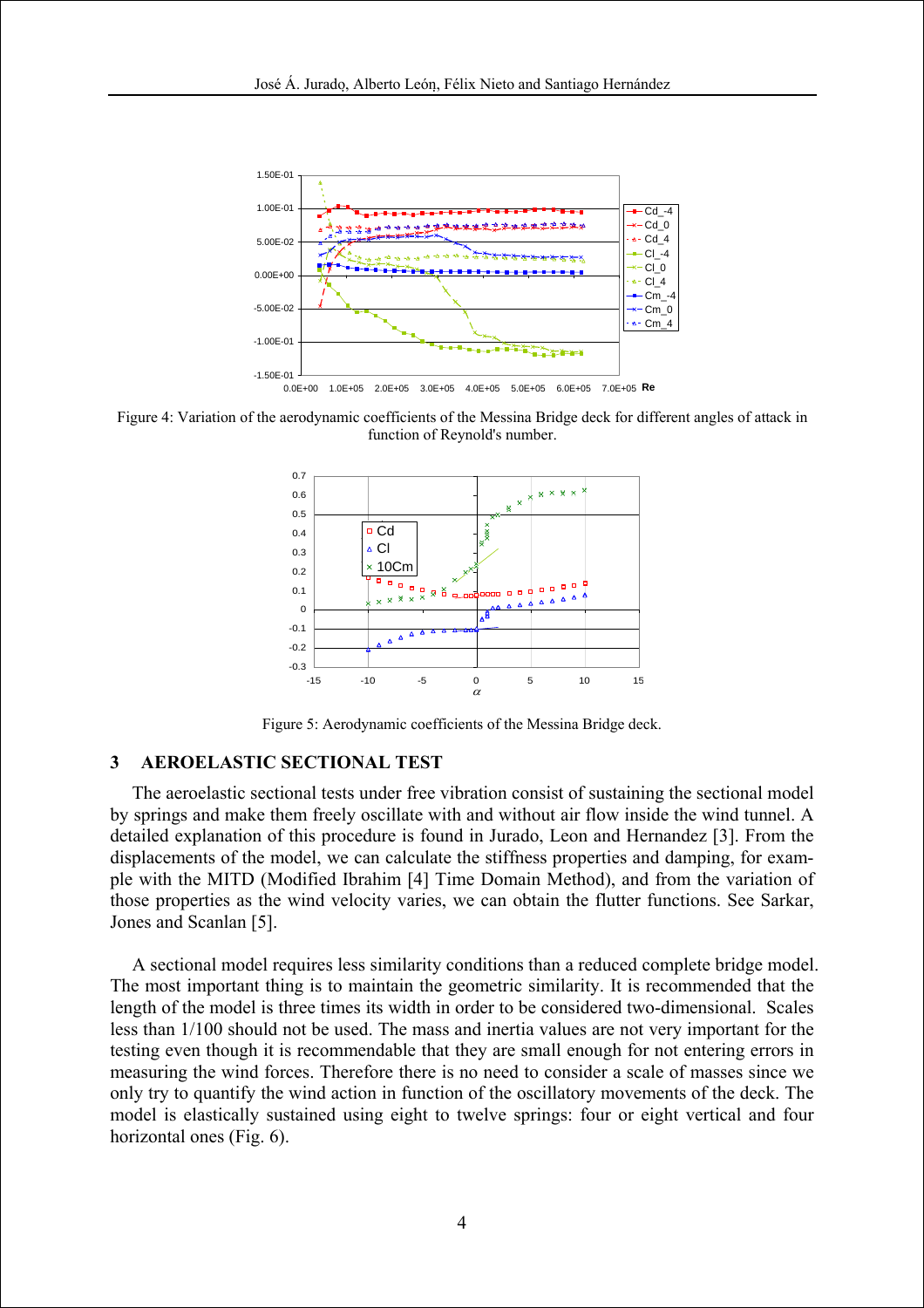

Figure 6: Sustentation of the sectional model with eight or twelve springs.

The stiffness of the springs determines the vibration frequencies ( $2\pi f = \omega$ ) of the system that together with the wind velocity in the tunnel, *V* and the model width, *B,* determines the range of reduced velocities,  $V^*$ , in order to be able to obtain flutter functions.

$$
V^* = V/fB = 2\pi V/\omega B = 2\pi/K\tag{3}
$$

For example, eighteen flutter functions of the deck model of the Messina strait bridge were obtained considering three aerodynamic appendages at the wind shields. Tests were carried out varying the angle of attack between -3º, 0º and +3º. Four types of sustaining the model with different springs were used in order to vary the natural frequencies of the model and include a wider range of reduced velocities. For the first three tests, the model was allowed to have vertical and horizontal displacements and rotation, while in the fourth one, it was only allowed to rotate. The model for the first testing was sustained with twelve springs, and for the second and the third tests it was sustained with eight springs. For the fourth testing, the model was not allowed to move vertically or horizontally with two bars in each side of the model. The mass of the model is 7.47 kg and its torsional moment of inertia is 0.35 kg·m<sup>2</sup>, and the natural frequencies of the system for each sustaining type are the followings.

|        | $f_v(Hz)$  | $f_{W}(Hz)$   | $f\mathcal{O}_X(HZ)$ |
|--------|------------|---------------|----------------------|
| Test 1 |            | , y           | 6.8                  |
| Test 2 | 2.8        | $\mid$ 7      | 3.5                  |
| Test 3 | $\sqrt{3}$ | $\mathcal{A}$ | 2.0                  |
| Test 4 |            |               | 14                   |

Table 1: Natural frequencies of the aeroelastic tests.

The tests were carried out for wind velocities between 6 and 20 m/s. The minimum and maximum reduced velocities with which flutter functions can be obtained are shown in Table 2. With the tests of three degrees of freedom, 18 flutter functions are obtained simultaneously, while with the testing of only rotational freedom, we can only identify the flutter functions,  $A_2^*$  y  $A_3^*$ . Fig. 7 shows the obtained flutter functions.

|        | $(A_5^*, A_6^*, H_5^*,$ |                | $(A_1^*, A_4^*, H_1^*,$ |                | $(A_2^*, A_3^*, H_2^*,$ |                                                   |
|--------|-------------------------|----------------|-------------------------|----------------|-------------------------|---------------------------------------------------|
|        | $H_6^*, P_1^*, P_4^*)$  |                | $H_4^*, P_5^*, P_6^*$   |                | $H_3^*, P_2^*, P_3^*$   |                                                   |
|        | $V^*(f_v)$ min          | $V^*(f_v)$ max | $V^*(f_w)$ min          | $V^*(f_w)$ max |                         | $V^*(f_{\alpha x})$ min   $V^*(f_{\alpha x})$ max |
| Test 1 | 4.521                   | 15.07          | 3.40                    | 11.34          | 1.45                    | 4.85                                              |
| Test 2 | 3.54                    | 11.79          | 5.82                    | 19.41          | 2.82                    | 9.39                                              |
| Test 3 | 7.62                    | 25.38          | 7.22                    | 24.09          | 4.90                    | 16.34                                             |
| Test 4 | -                       |                |                         |                | 8.68                    | 28.95                                             |

Table 2: Range of reduced velocities for obtaining different flutter functions.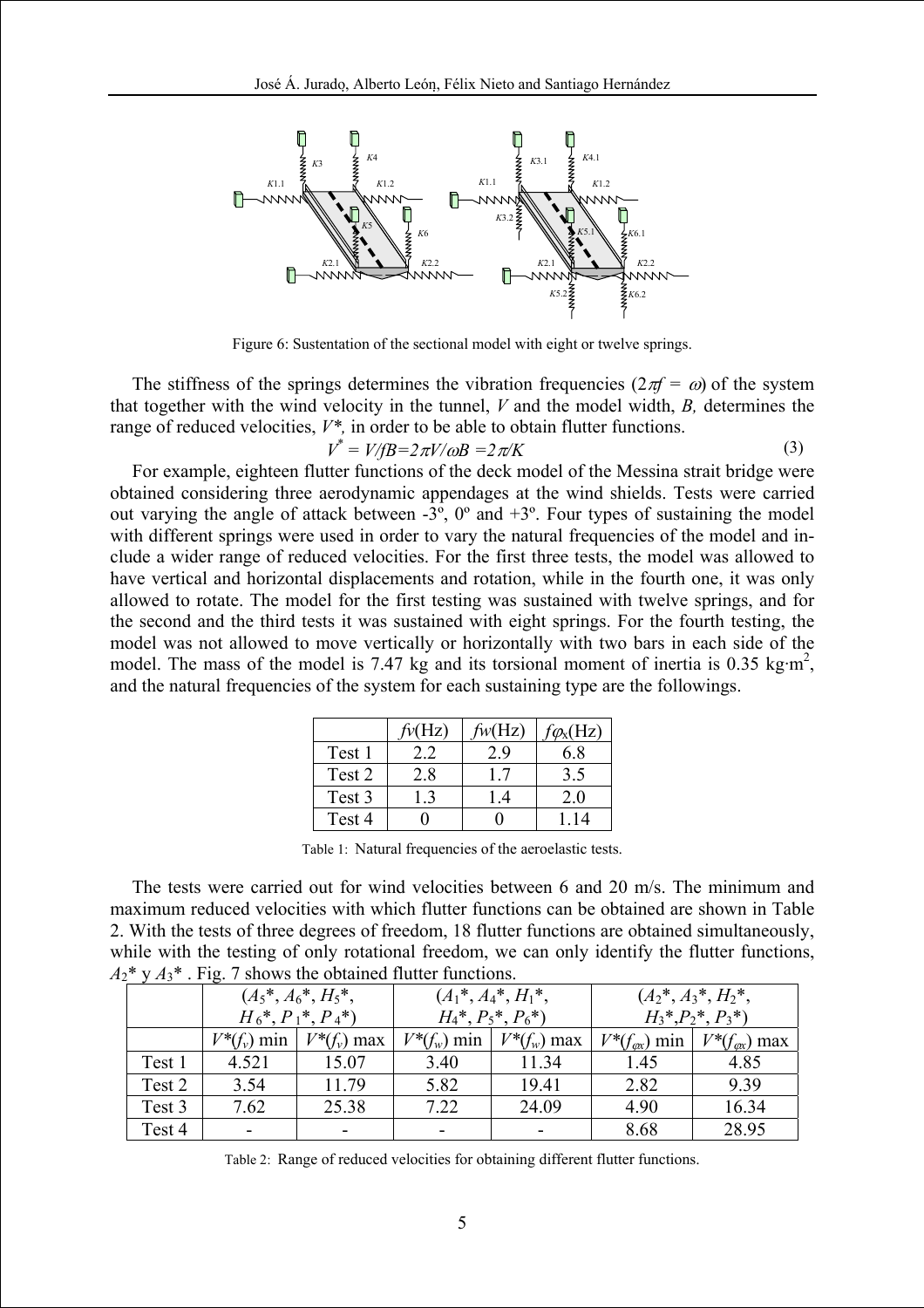

Figure 7: Flutter derivatives of the Messina bridge deck in function of the reduced velocity  $V^* = 2 \pi / K$ .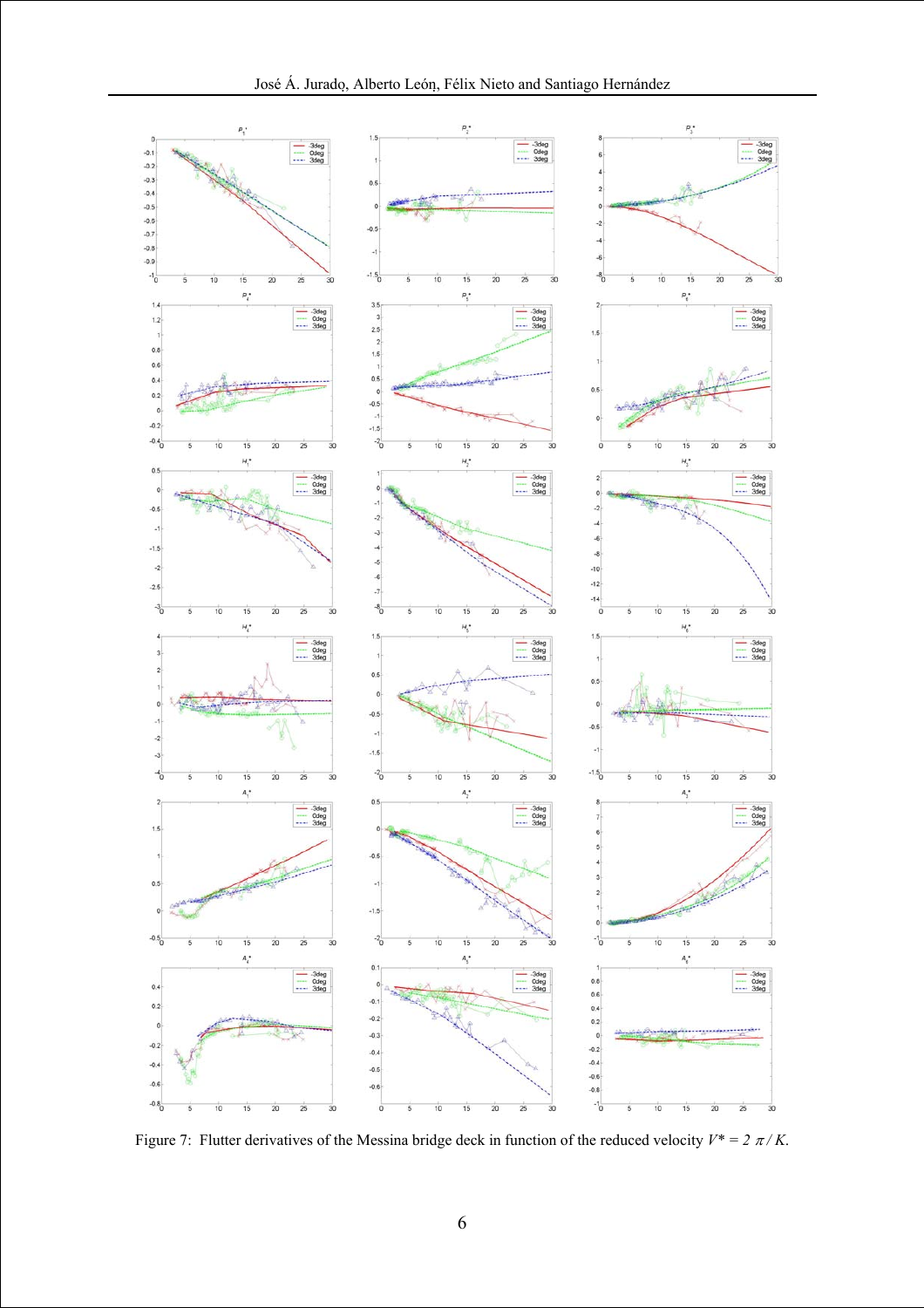#### **4 INFLUENCE OF THE STATIC DEFORMATION ON THE ANGLE OF ATTACK**

A non-linearity not normally taken into account for wind load analyses of long-span bridges is the variation of angle of attack due to deck deformation. Rotation about the axis of the deck can vary some degrees along the deck; for example, 0.6º for the Messina Bridge [6] at the centre span, and 3º for the Akashi Bridge. The deck rotation causes a change in the angles of attack, which affects the aerodynamic coefficient and the flutter coefficient values. Calculation of the static solution of the wind is carried out by resolving the equation system that relates the forces on the structure and the displacements. This system can be expressed in matrix form as:

$$
K(u) \cdot u = f\big[\alpha(u)\big] \tag{4}
$$

where not only the stiffness matrix, **K** depends on the displacements, **u**, but also the wind loads, **f** that vary with the angle of attack,  $\alpha$  throughout the deck and therefore also depend on **u**. If this dependency is not taken into account, (4) is converted in a linear problem in which the stiffness matrix and the wind force are used for the initial positions of the nodes with null angle of attack.

An approximation of the problem (4) consists of considering the deck deformation in the wind forces.

$$
\mathbf{K} \cdot \mathbf{u} = \mathbf{f} \left[ \alpha(\mathbf{u}) \right] \tag{5}
$$

In this approximation, the influence of the wind forces on the structural stiffness is not considered. The problem is resolved by iterations. In each step, new forces that depend on the obtained displacements in the previous step are defined. The process finishes when the obtained displacements converge, that is to say they do not change too much between two iterations. This method was applied to the static deformation of the Messina Bridge observing noticeable differences in the deck displacements for the wind velocity over 50m/s as shown in Fig. 8.



Figure 8: Deck displacements of the Messina Bridge at increasing wind velocity.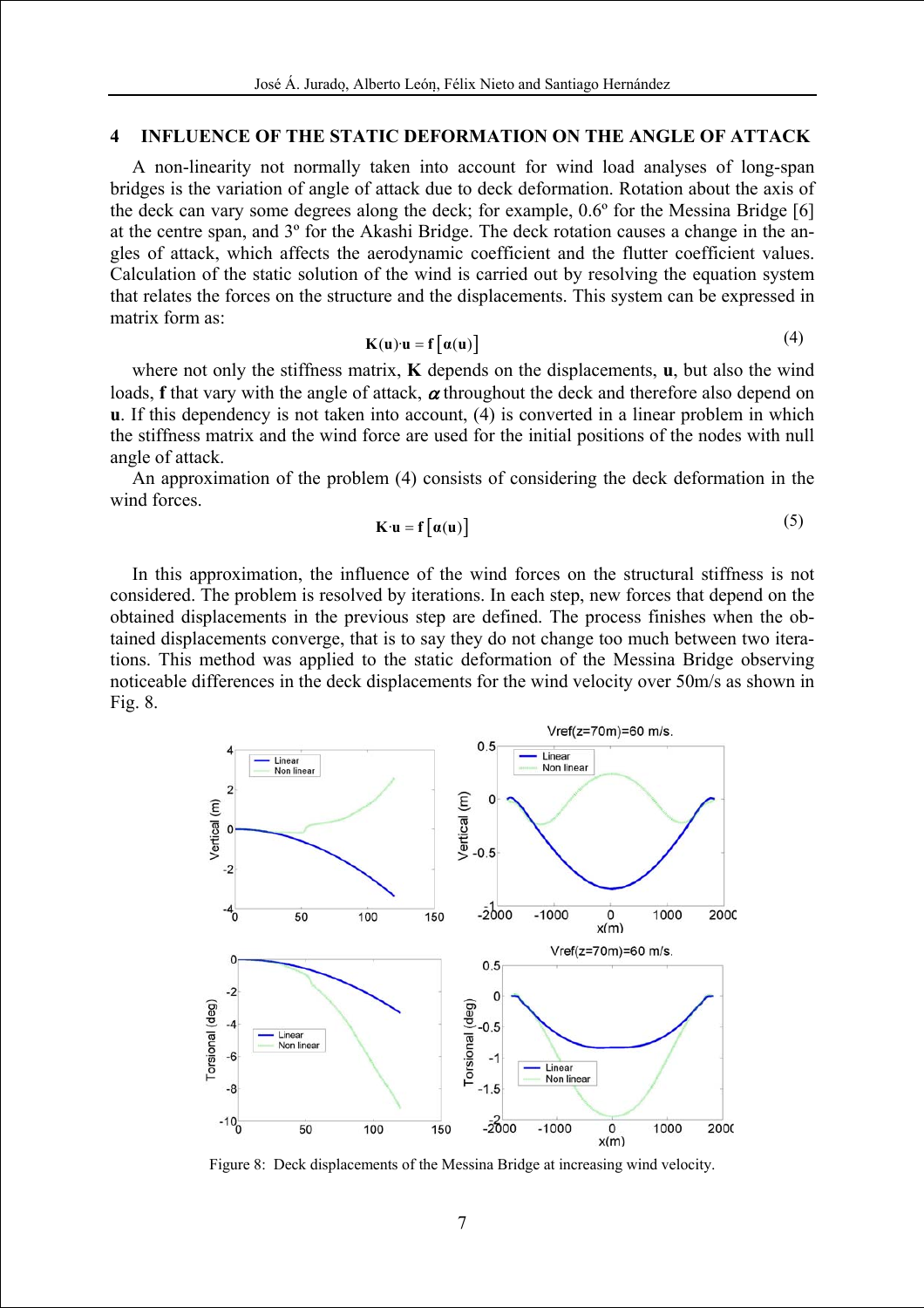#### **5 FLUTTER ANALYSIS**

In the present work, a coherent matrix formulation has been used for hybrid flutter analysis. Jurado and Hernandez [7] explain this formulation stems from the equation (1). Through modal analysis it is possible to approximate the deck displacements by means of a linear combination of the most significant mode shapes. Assembling them in columns into the modal matrix  $\Phi$ , the displacement vector can be expressed as  $\mathbf{u} = \Phi \mathbf{q}$ . Each element of the vector **q** represents the participation of each mode shape in the displacement vector **u**. Pre-multiplying (1) by  $\mathbf{\Phi}^T$  it becomes

$$
I\ddot{q} + C_R \dot{q} + K_R q = 0 \tag{6}
$$

where  $C_R = \Phi^T$  (**C** -  $C_a$ )  $\Phi$ ,  $K_R = \Phi^T$  (**K** - **K** *a*)  $\tilde{\Phi}$  and  $\Phi^T M \Phi = I$  using mass normalized modes. Knowing that the solution of this equation has the form  $\mathbf{q}(t) = \mathbf{w}e^{\mu t}$ , becomes

$$
\left(\mu^2 \mathbf{I} \mathbf{w} + \mu \mathbf{C}_R \mathbf{w} + \mathbf{K}_R \mathbf{w}\right) e^{\mu t} = \mathbf{0} \tag{7}
$$

which can be transformed into an eigenvalue problem by adding the identity  $-\mu Iw + \mu Iw = 0$ :

$$
\left[\mu \begin{pmatrix} \mathbf{I} & \mathbf{0} \\ \mathbf{0} & \mathbf{I} \end{pmatrix} \begin{pmatrix} \mu \mathbf{w} \\ \mathbf{w} \end{pmatrix} + \begin{pmatrix} \mathbf{C}_R & \mathbf{K}_R \\ -\mathbf{I} & \mathbf{0} \end{pmatrix} \begin{pmatrix} \mu \mathbf{w} \\ \mathbf{w} \end{pmatrix} \right] e^{\mu t} = \mathbf{0}
$$
\n(8)

or in short

$$
(\mathbf{A} - \mu \mathbf{I}) \mathbf{w}_{\mu} e^{\mu t} = \mathbf{0}
$$
 (9)

The imaginary part of the eigenvalues  $\mu$  counts on the frequency  $\omega$ , while the real part of the eigenvalues is associated with the damping ratio  $\xi$ . The condition of flutter corresponds to the lowest wind speed *Uf* which gives one eigenvalue with vanished real part. However, the problem (9) is non-linear because the matrix **A** assembles the aeroelastic matrices  $\mathbf{K}_a$  and  $\mathbf{C}_a$ . These matrices contain the flutter derivatives, which are functions of the reduced frequency *K*  $= B\omega/\bar{U}$ , and the frequency for each eigenvalue  $\omega$  remains unknown until the problem has been solved.



Figure 9: Relation between the real and imaginary part of the eigenvalues in the flutter analysis not considering (left  $U_f$  = 100m/s) and considering (right  $U_f$  > 120m/s) the variation of angle of attack.

An improvement of the bridge flutter analysis consists of taking into account the dependency of the flutter derivatives on the angle of attack at each point of the deck due to the static deformation, and its calculation is explained in the previous section. Fig. 9 shows graphs with the evolution of the proper values of the problem (9) for increasing wind velocities with or without varying the angle of attack. It is observed that the critical flutter velocity increases favourably when this effect is considered.